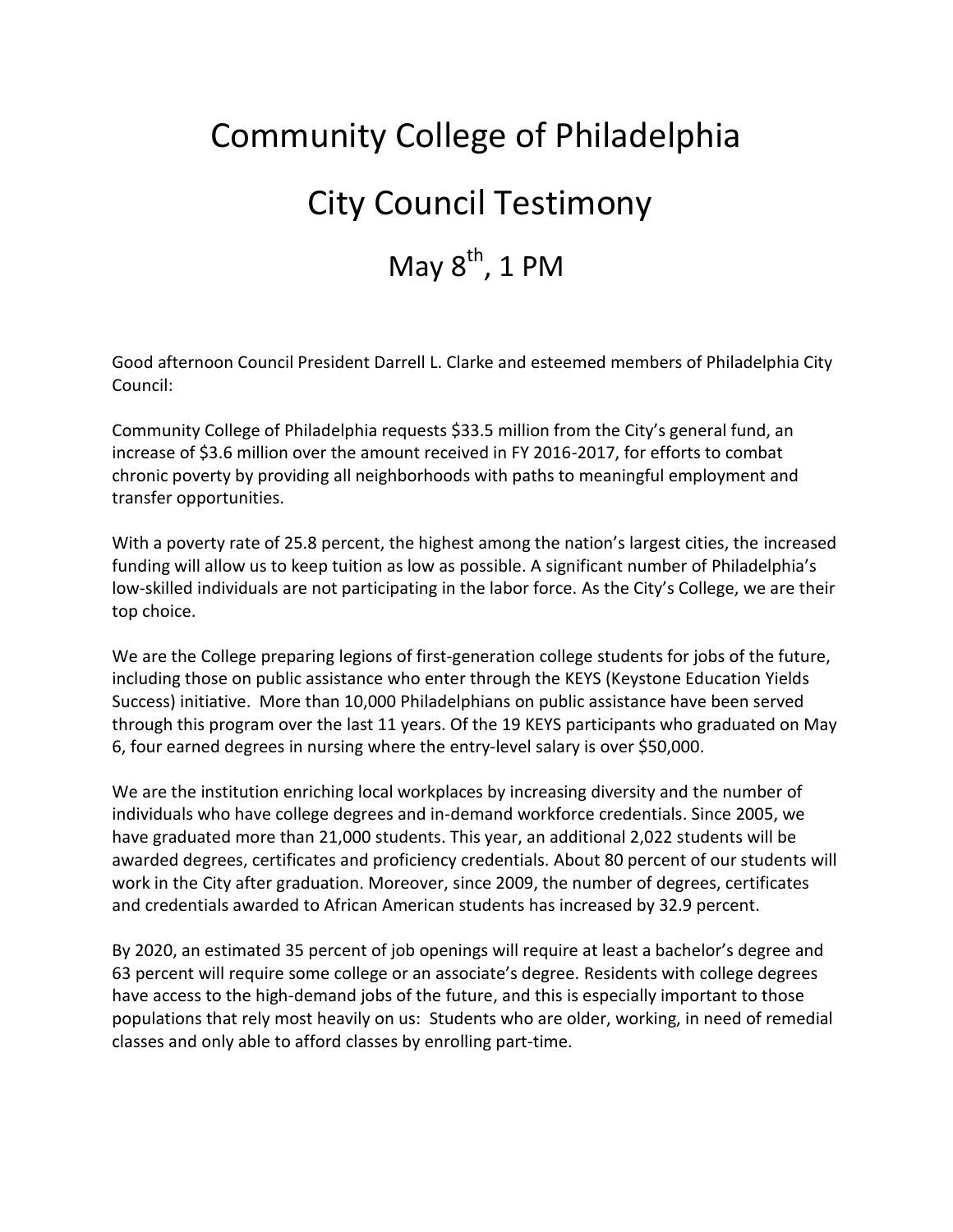|                            | Grad Year Recode |       |       |                |       |       |       |       |       |              |       |
|----------------------------|------------------|-------|-------|----------------|-------|-------|-------|-------|-------|--------------|-------|
| <b>EthinicGroup</b>        | 2006             | 2007  | 2008  | 2009           | 2010  | 2011  | 2012  | 2013  | 2014  | 2015         | 2016  |
| Amer Indian or Alaskan N., | 15               | 9     | 5     | 12             | 5     |       | 18    | 8     | 12    | 12           | 13    |
| Asian                      | 108              | 119   | 171   | 196            | 149   | 155   | 207   | 171   | 177   | 204          | 229   |
| <b>Black Non-Hispanic</b>  | 833              | 929   | 977   | 962            | 918   | 914   | 930   | 947   | 1,008 | 1,133        | 1,107 |
| Hispanic                   | 70               | 92    | 130   | 118            | 117   | 133   | 143   | 171   | 241   | 243          | 269   |
| Multi-Racial               | 5                | 4     |       | 13             | 16    | 34    | 30    | 23    | 46    | 65           | 55    |
| Other                      | 51               | 54    | 60    | 52             | 15    | 11    | 21    | 6     | 6     | $\mathbf{1}$ | 1     |
| Pacific Islander           |                  |       |       | $\overline{2}$ |       | 3     |       |       | 3     | 5            | 8     |
| Unknown                    | 27               | 26    | 80    | 162            | 155   | 168   | 191   | 150   | 166   | 117          | 108   |
| White Non-Hispanic         | 457              | 486   | 506   | 560            | 505   | 505   | 547   | 561   | 581   | 637          | 564   |
| <b>Grand Total</b>         | 1,567            | 1,719 | 1,936 | 2,077          | 1,880 | 1,930 | 2,087 | 2,037 | 2,240 | 2,417        | 2,354 |

#### **Number of awards\* by race/ethnicity**

\*A student may receive more than one award in a grad year

- Overall increase in awards 50.2 percent
- Increase in awards for Black students 32.9 percent

#### **Unduplicated number of graduates**

(Degree, Certificate, and Proficiency Certificate) increased 31% between 2005 and 2016)



We are the neighbor that has forged a close partnership with the Philadelphia School District, helping their students to remain engaged in classes by offering rigorous dual enrollment programs and opportunities for high school students to take college-level classes. In the case of MaST Charter School and Parkway Center City High School, students will finish high school with both a diploma and an associate's degree in hand.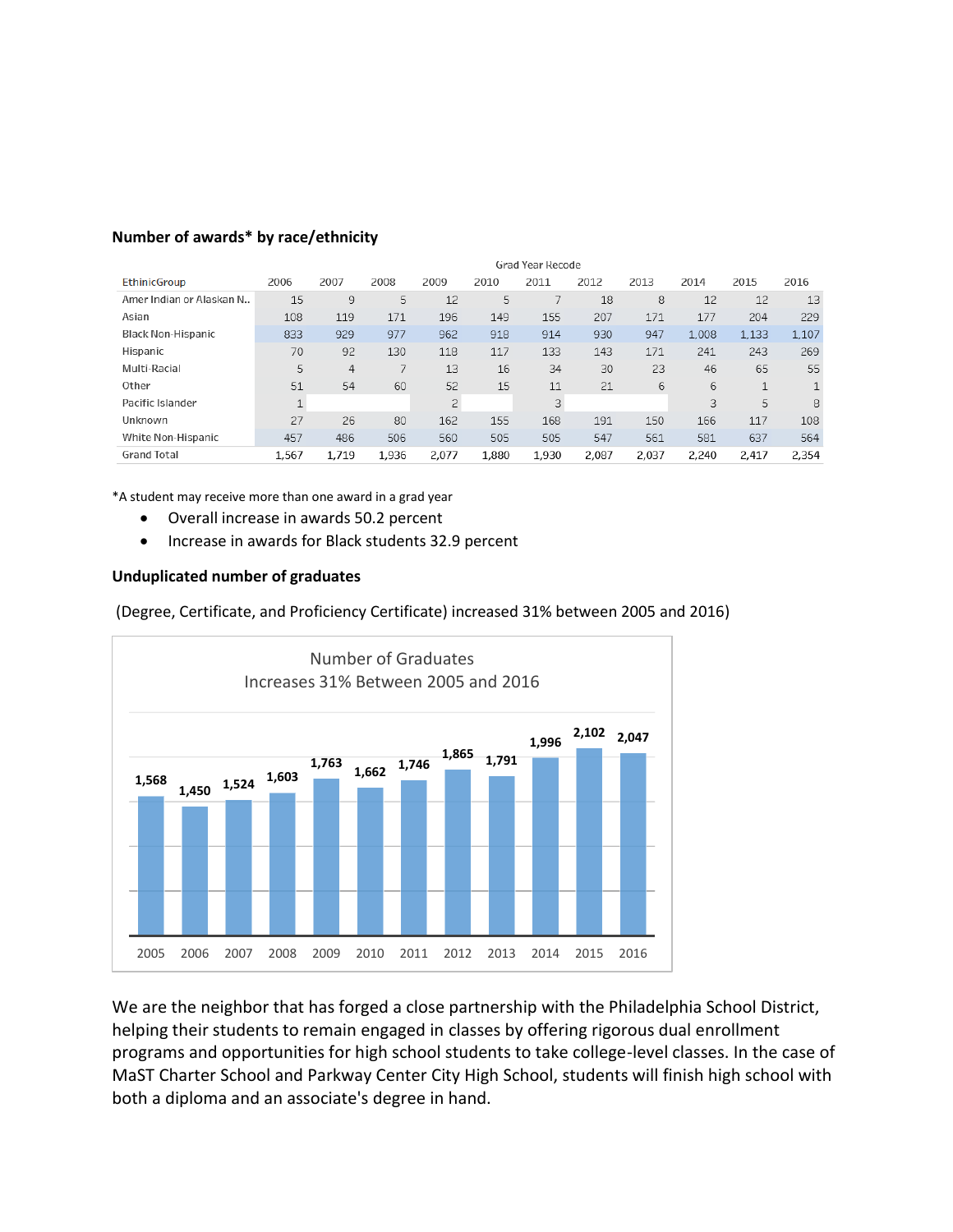We are the safety net for so many of the City's unemployed and for the youth who have become disconnected from work and school. New workforce programs offer quick paths to pursue employment and jobs with family-sustaining wages. The College collaborated with Salus University this year to bring an innovative Ophthalmic Technician Proficiency Certificate Program to the Northwest Regional Center, complete with a new lab for hands-on training. Additionally, we addressed the critical need to find and retain qualified workers in advanced manufacturing by forging an historic partnership with the Benjamin Franklin High School Center for Advanced Manufacturing and Engineering.

Power Up Your Business, our signature initiative, is positioning neighborhood stores and retailers to become engines of economic growth, innovation and job creation. This initiative is designed to assist small businesses as they innovate and grow, revitalizing the commercial corridors that are a wellspring for the economy. Fourteen small business owners graduated May 3 from the first 10-week, 30-hour course at the College's Northwest Regional Center. The graduates represented 13 companies ranging from childcare services to a fabric boutique to hair salons and vintage furniture sales. The neighborhood-based workshops, which began in January, have attracted 125 participants who represent 63 neighborhood businesses from 28 different zip codes. According to the Pew Charitable Trusts annual "State of the City" report, 84 percent of businesses in Philadelphia have fewer than 20 employees.

Finally, in March, the College secured land from a benefactor that will enable it to expand and improve the Automotive Technology Program, which is located in the West Philadelphia Promise Zone, and operating at capacity with a job placement rate close to 100 percent. The College, which currently has 120 students in the Automotive Technology Program, expects to begin construction on the \$15-to-\$18 million project in early 2018, once financing is in place. When the 37,000 square-foot facility is completed, the Automotive Technology Program will be able to serve 240 students and it will have sufficient space to offer training related to diesel cars and trucks and alternative fuel vehicles;

City Council's additional investment will allow us to expand and strengthen classroom instruction and increase degree completion; address facility upgrades and deferred maintenance; develop customized training for businesses and workforce initiatives; increase alignment with the K-12 curriculum and expand high school partnerships and programs that provide paths to college in impoverished neighborhoods.

# **PATHWAYS FROM POVERTY**

 **KEYS**: The KEYS initiative provides students with access to essential supports such as child care and work opportunities. Highly skilled advisors coach students through daily life challenges that might delay or stop their educational journey. Students in this program know hardship yet also triumph. Naya Williams, one of the KEYS students graduating with a Nursing degree, was 18 when her mother died, leaving her to rear her three younger siblings. She sent all three off to college before enrolling in the Nursing program. She said she is looking forward to a job that will enable her to provide a better, safer future for her family.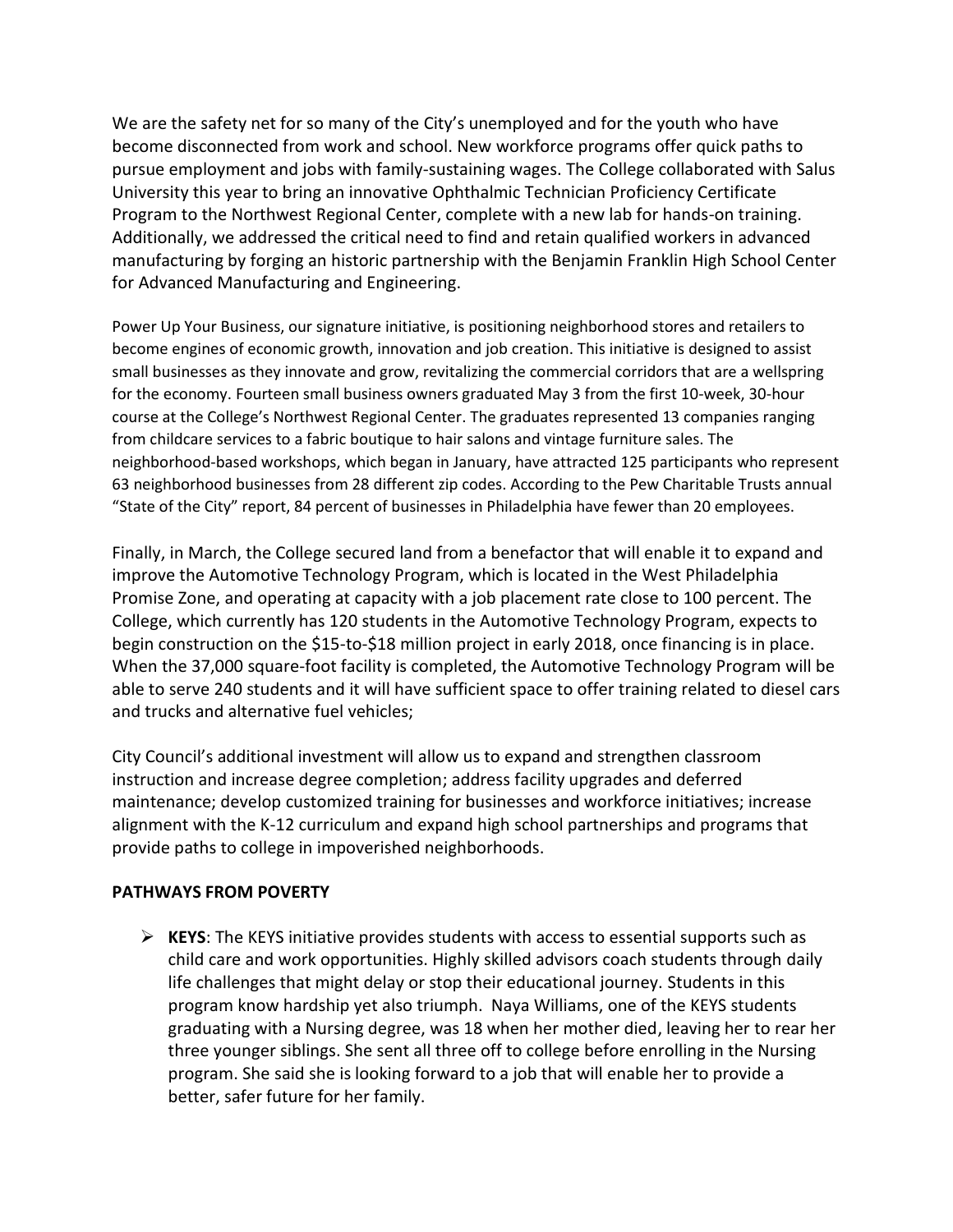- **Dual Enrollment:** Starting in the 2017-2018, Parkway Center City Middle College High School, a special admissions school, will offer incoming ninth-graders the opportunity to graduate with high school diplomas, associate's degrees and up to two professional certifications each. The program is designed to prepare all students for college, and for participation in the knowledge-based global economy. The College collaborated on the program with the School District of Philadelphia. More than 1,000 high school students across the City take college courses each year;
- **Dual Admission programs** enable students to easily transfer to area colleges and universities. These transfer partnerships allow students to earn associate's degrees at the College and then enroll, with junior standing, at one of the 12 four-year colleges and universities including Temple University. Support services and financial assistance, such as advising and scholarships, are included to help students achieve academic success;
- **The 50th Anniversary Scholars Program** ensures that any Philadelphia high school graduate who wants to go to college is able to do so. Established in 2015 in response to the White House's America's College Promise proposal, this program a total of \$374,586 has been awarded to 527 students. Any college-ready, Pell-eligible Philadelphia high school graduate is eligible to attend the College with no out-of-pocket costs for tuition and fees. The first seven scholars graduated May 6. Students in the program have up to three years to graduate;
- **Center for Male Engagement (CME)**: Twenty-four students participating in the Center for Male Engagement were in the Class of 2017. The Center keeps urban youth engaged and connected in College and the community through mentorships, workshops and culturally rich programs. To date, 240 participants have transferred to other institutions, and 48 of those have received either a Bachelor of Arts or a Bachelor of Science degree. Quamiir Trice, a 2015 graduate and former participant, was invited to speak on a My Brother's Keeper panel discussion at the White House in December 2016. He will graduate from Howard University in May. This year, CME also launched Community Conversations Initiative, a partnership with the Mayor's Office of Black Male Engagement. The program creates a platform to engage Philadelphians in a wider dialogue regarding the challenges, opportunities, and solutions that impact the lives of adult males and young men of color;

### **STUDENT SUCCESS**

 **Guided Pathways**: Implementation of guided academic and career pathways, which provides firm guidance to students in choosing courses, advising, and helping them to map out the most affordable path to degree and credential completions. As one of 30 institutions selected to join the Guided Pathways Initiative, the College is a recognized national leader;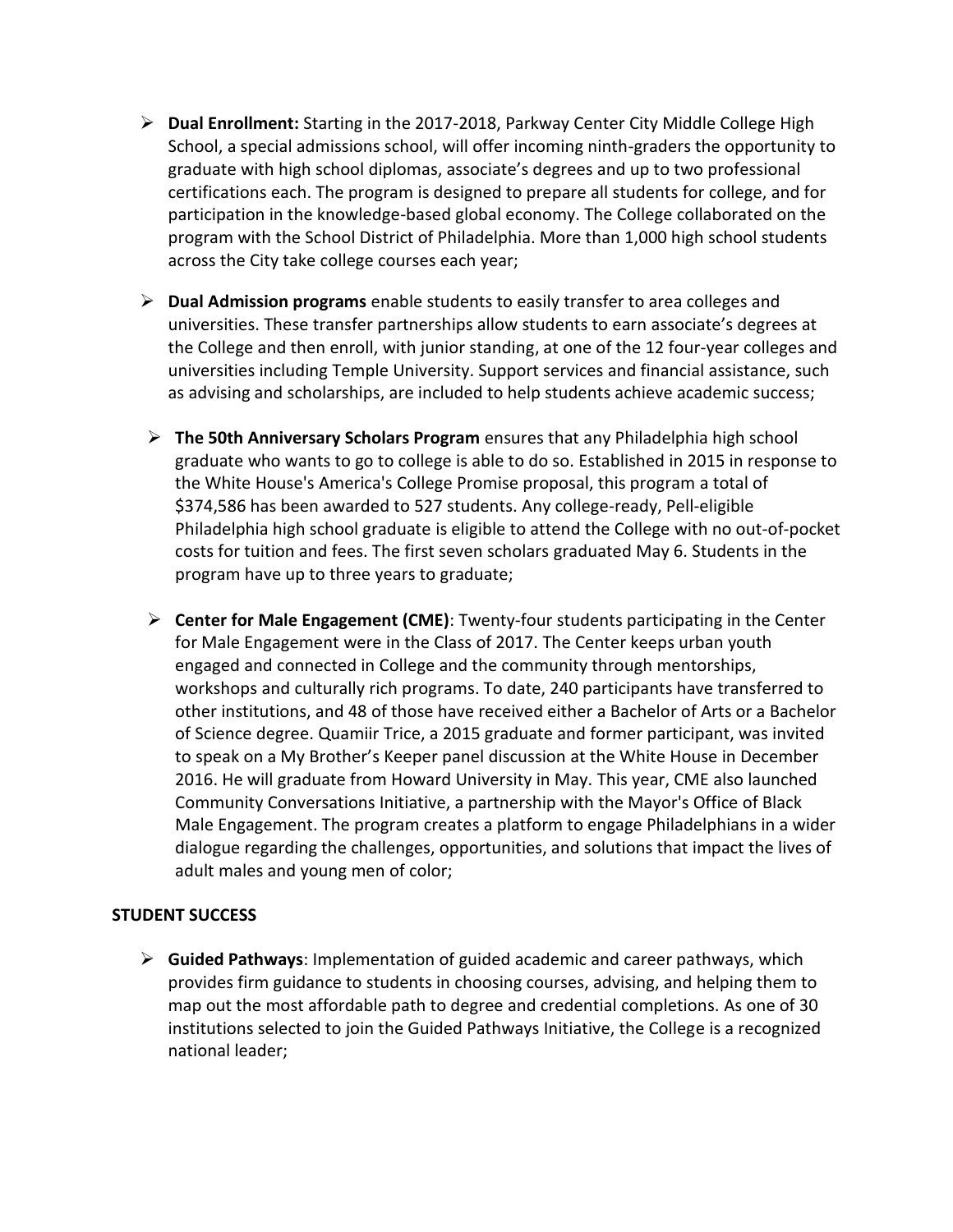- **Ivy League and Beyond**: The College also provides a pathway to the Ivy League and destinations beyond. Jennifer Myers is the first African-American female at the College to receive the Jack Kent Cooke Scholarship, which provides up to \$40,000 for exceptional community college students to pursue a bachelor's degree. She will major in general sonography at Thomas Jefferson University this Fall. Larry Liu, the College's 2012 Cooke award recipient, used his scholarship to earn a degree from the University of Pennsylvania; later he received a graduate scholarship through the Cooke Foundation to complete his master's degree at Oxford University. Larry Thi, a 2011 winner, received his degree from the University of North Carolina in Chapel Hill. After becoming the first scholar to work for the foundation, Thi received a second Cooke Foundation scholarship to pursue his master's degree this fall at the University of Pennsylvania;
- **Food for Thought**: To support the growing number of homeless and hungry students, the College has partnered with Single Stop USA, a student support program initiated to identify those facing financial challenges and locate the resources to help them remain in college. It has served 4,995 students since inception, connecting them to over \$11,587 in tax refunds, benefits and supportive services, and providing government benefit screenings such as healthcare, food resources, utility assistance programs, cash grants, childcare subsidies and scholarships;

## **WORKFORCE DEVELOPMENT AND INNOVATION**

- **Harnessing the Power of Small Businesses:** One of the city's fastest growing businesses last year was Supra Office Solutions, an African American firm. It won the coveted top spot on the Philadelphia 100, which started in 1988 by the Entrepreneurs' Forum of Greater Philadelphia, the *Philadelphia Business Journal* and the Wharton Small Business Development Center. Ken Carter, the African American president and chief operating officer at Supra, is a recent graduate of the College's *10,000 Small Businesses*-Greater Philadelphia program. More than 300 businesses have taken classes to date, and many have set impressive records for growth. Clare Razaq-Hines's company, net. America, recently received a \$25 billion, 10-year contract from Centers for Medicare & Medicaid Services (CMS).
- **Advanced Manufacturing**: This spring, the College rolled out key technical skills training programs -- Welding Technology, CNC Precision Machining Technology and Electro-Mechanical/Mechatronics Technology -- that prepare students for a career in advanced manufacturing with rewarding entry-level salaries that range from \$18 to \$22 per hour. As a result of a new grant, eligible students may be able to attend classes this spring for free.
- **Energy Training**: The Collegiate Consortium for Workforce and Economic Development, in partnership with PECO and PGW, and with the support of other industry counterparts, has launched a new introductory training program to develop a skilled natural gas workforce. The Gas Distribution Pipeline Mechanic Introduction Program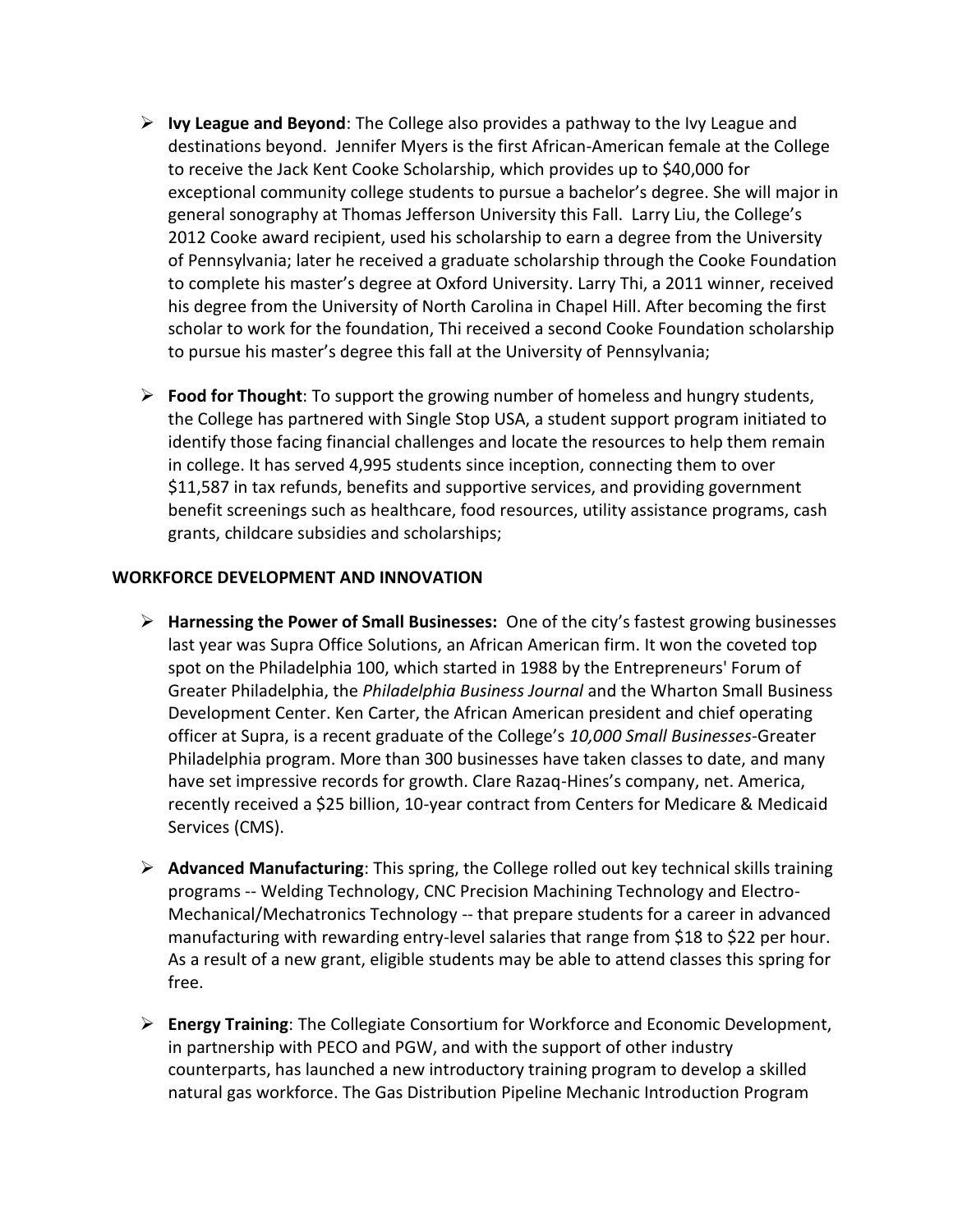was developed to provide students with the fundamental skills necessary to work in the natural gas distribution industry.

Community College of Philadelphia has risen to the challenge. During the 2016-2017 academic year, we connected and engaged neighborhoods across the city; powered small businesses; guided students from the first step of their educational journey and transported low-skilled workers to exciting career destinations.

As we increased our effectiveness, we simultaneously increased operational efficiencies by reducing low-enrolled programs and courses; evaluating and re-justifying vacant administrative positions, redesigning health care programs; implementing sustainability and energy efficiency programs; and refunding the 2008 Bond issue in October 2015, which generated \$2.3 million in upfront savings utilized for capital projects.

On behalf of our students and their families, I ask for your support to keep transfer and career pathways affordable in an economy where credentials are the passport to meaningful work.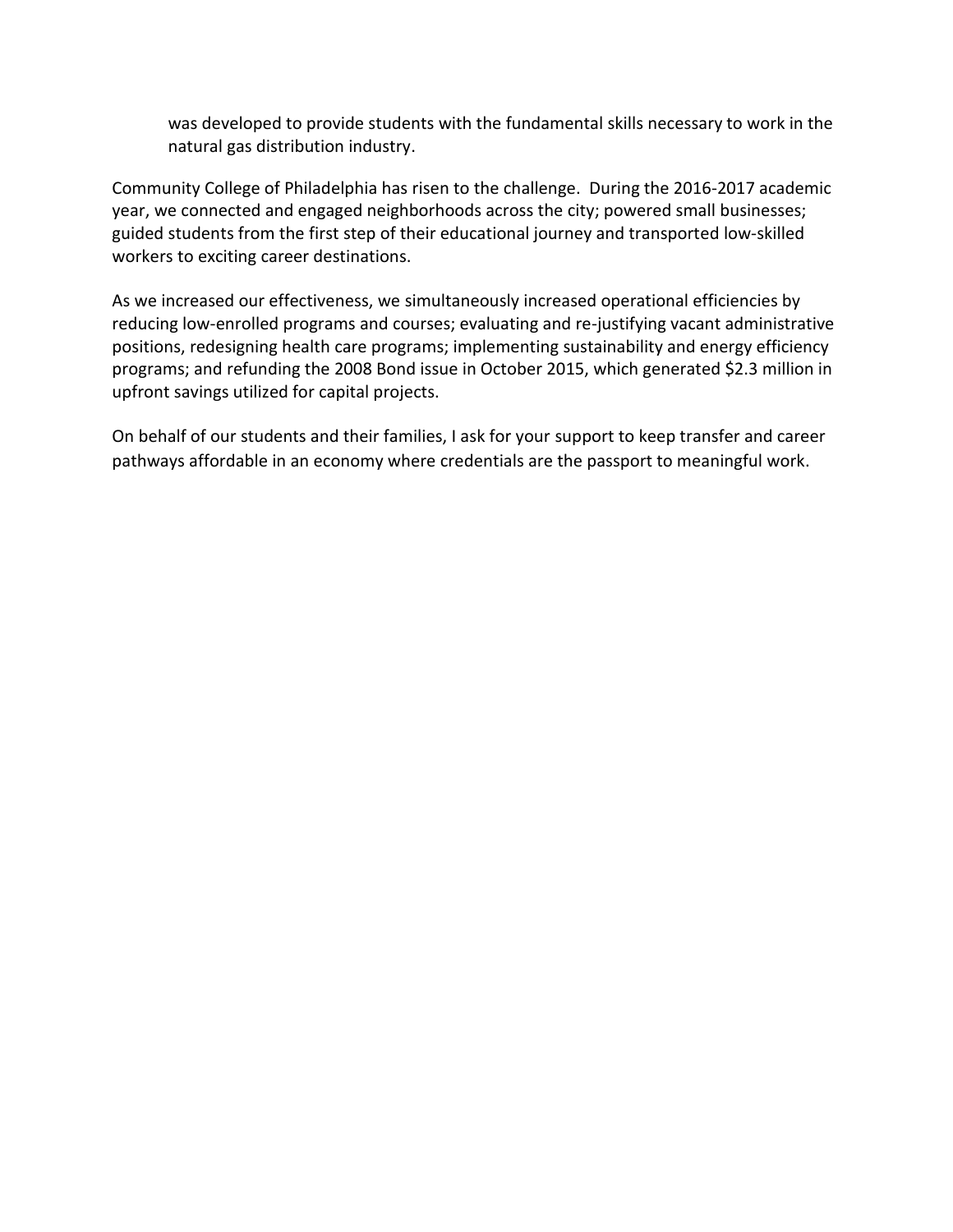| Spending on Capital Purchases; Professional Services; and Supplies, Services and Other Non-Salary Expenses |             |             |             |             |             |             |             |  |  |
|------------------------------------------------------------------------------------------------------------|-------------|-------------|-------------|-------------|-------------|-------------|-------------|--|--|
|                                                                                                            | FY 09-10    | FY 10-11    | FY 11-12    | FY 12-13    | FY 13-14    | FY 14-15    | FY 15-16    |  |  |
| Sourceable Spending Level                                                                                  | \$6,859,211 | \$7,311,875 | \$6,671,899 | \$5,536,125 | \$6,822,535 | \$6,656,454 | \$7,732,140 |  |  |
| Minority-Owned - Men                                                                                       | \$397,756   | \$692,580   | \$378,712   | \$425,906   | \$759,105   | \$355,063   | \$669,155   |  |  |
|                                                                                                            | 5.80%       | 9.65%       | 5.68%       | 7.69%       | 11.13%      | 5.33%       | 8.65%       |  |  |
| Minority-Owned-Woman                                                                                       | \$48,863    | \$110,017   | \$232,547   | \$873,454   | \$734,454   | \$194,054   | \$322,435   |  |  |
|                                                                                                            | 0.71%       | 1.50%       | 3.49%       | 15.78%      | 10.77%      | 2.92%       | 4.17%       |  |  |
| <b>Total Minority-Owned</b>                                                                                | \$446,619   | \$802,597   | \$611,259   | \$1,299,360 | \$1,493,559 | \$549,117   | \$991,590   |  |  |
|                                                                                                            | 6.51%       | 10.98%      | 9.16%       | 23.47%      | 21.89%      | 8.25%       | 12.82%      |  |  |
| Woman-Owned                                                                                                | \$2,259,818 | \$2,696,881 | \$2,286,470 | \$2,395,498 | \$2,771,258 | \$2,615,159 | \$3,421,841 |  |  |
|                                                                                                            | 31.50%      | 37.60%      | 34.27%      | 43.27%      | 40.62%      | 39.29%      | 44.25%      |  |  |
| <b>Grand Total</b>                                                                                         | \$2,706,437 | \$3,499,478 | \$2,897,728 | \$3,694,858 | \$4,264,817 | \$3,164,276 | \$4,413,431 |  |  |
|                                                                                                            | 39.46%      | 47.86%      | 43.43%      | 66.74%      | 62.51%      | 47.54%      | 57.08%      |  |  |

**Community College of Philadelphia**